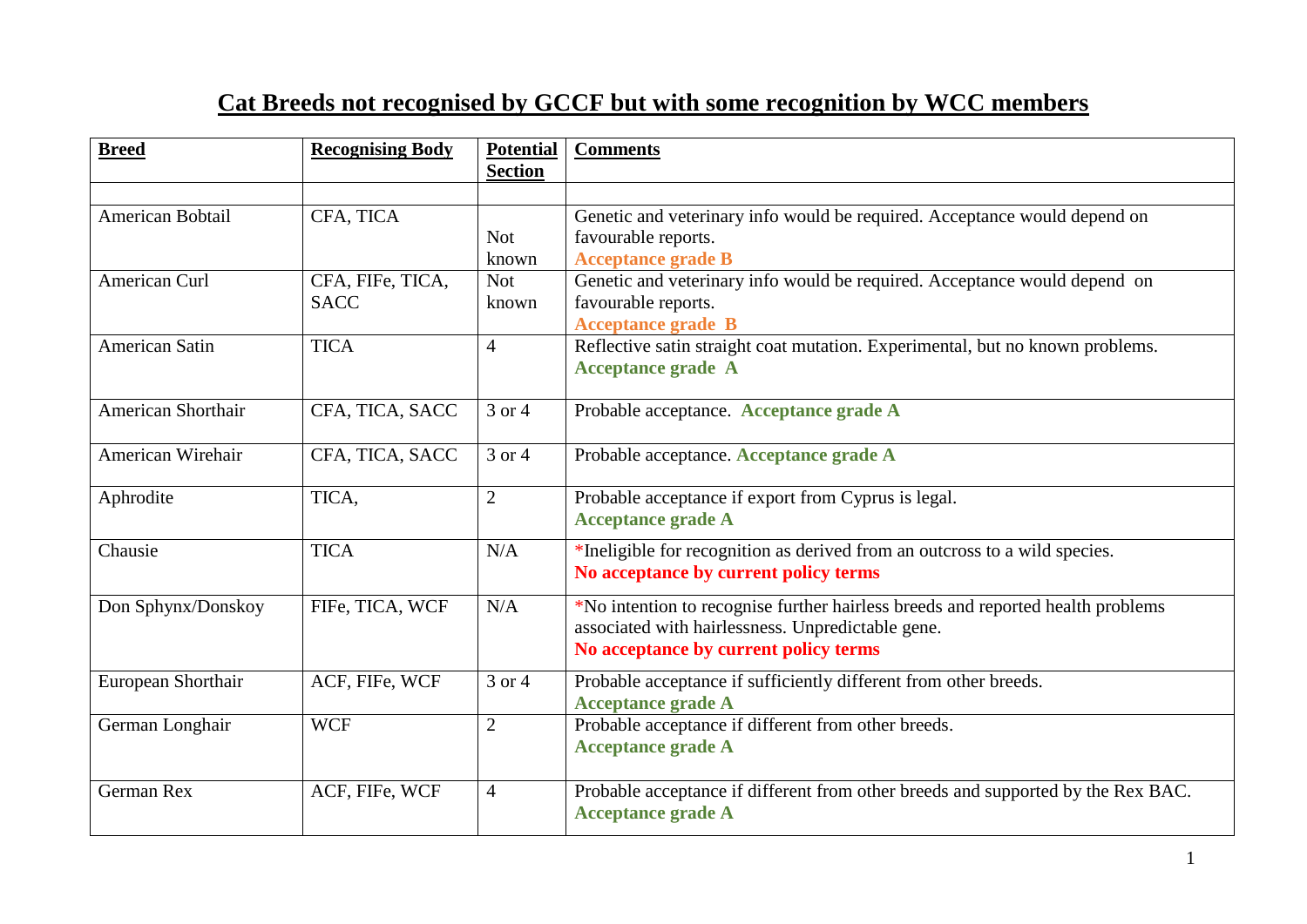| Highlander                           | <b>TICA</b>                | N/A            | *Ineligible - multi-mutation breed with bob tail and curled ears.<br>No acceptance by current policy terms                                                                                                                                                       |  |
|--------------------------------------|----------------------------|----------------|------------------------------------------------------------------------------------------------------------------------------------------------------------------------------------------------------------------------------------------------------------------|--|
| Japanese Bobtail                     | All others                 | $\overline{4}$ | Genetic and veterinary info would be required. Acceptance would depend on<br>favourable reports. Acceptance grade B<br>Would need to be distinct from other breeds.                                                                                              |  |
| Keetso                               | TICA (recorded<br>only)    | N/A            | *Ineligible, multi-mutation breed with curled ears, and polydactyly<br>No acceptance by current policy terms                                                                                                                                                     |  |
| Kurilean Bobtail                     | FIFe, TICA, WCF            | $2$ or $4$     | Genetic and veterinary info would be required. Acceptance would depend on<br>favourable reports. Acceptance grade B<br>Would need to be distinct from other breeds.                                                                                              |  |
| Marguerite                           | <b>TICA</b>                | N/A            | *Ineligible for recognition as derived from an outcross to a wild species.<br>No acceptance by current policy terms                                                                                                                                              |  |
| Mekong Bobtail                       | <b>WCF</b>                 | $\overline{4}$ | Genetic and veterinary info would be required. Acceptance would depend on<br>favourable reports. Acceptance grade B                                                                                                                                              |  |
| Munchkin (and other<br>dwarf breeds) | CCCA, TICA,<br><b>SACC</b> | N/A            | *Ineligible due to reported health problems.<br>No acceptance by current policy terms                                                                                                                                                                            |  |
| Peterbald                            | FIFe, SACC, TICA           | N/A            | * No intention to recognise further hairless breeds (homozygous are hairless,<br>heterozygous have the potential to produce hairless offspring) and there are reported<br>health problems associated with hairlessness.<br>No acceptance by current policy terms |  |
| Pixiebob                             | <b>TICA</b>                | N/A            | *Ineligible - Polydactyl cat. No acceptance by current policy terms                                                                                                                                                                                              |  |
| Savannah                             | <b>TICA</b>                | N/A            | *Ineligible for recognition as derived from an outcross to a wild species.<br>No acceptance by current policy terms                                                                                                                                              |  |
| <b>Scottish Fold</b>                 | Most others                | N/A            | *Ineligible. Known serious health problems (osteochondrodysplasia).<br>No acceptance by current policy terms                                                                                                                                                     |  |
| Serengeti                            | <b>TICA</b>                | $\overline{4}$ | Probable acceptance if different from other breeds<br><b>Acceptance grade A</b>                                                                                                                                                                                  |  |
| <b>Tennessee Rex</b>                 | <b>TICA</b>                | $\overline{4}$ | Probable acceptance, no health issues known.<br><b>Acceptance grade A</b>                                                                                                                                                                                        |  |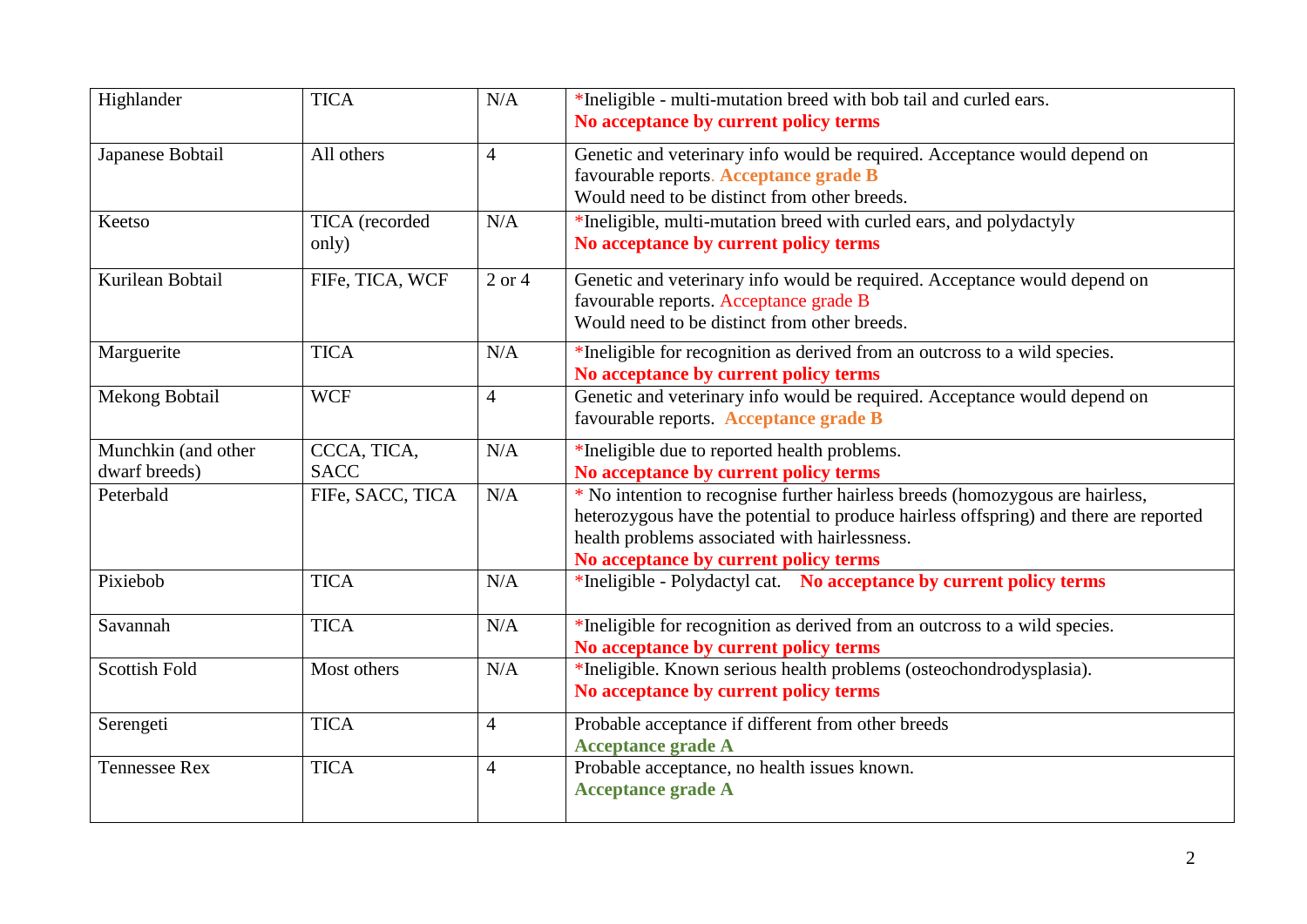| Thai Siamese/<br>Wichienmaat | TICA, WCF   | 4.5 or 6             | Probable acceptance if different from other breeds. Could not be recognised under the<br>name Thai, or Old-style Siamese. The breed name Vichien Mat could be acceptable.<br><b>Acceptance grade A</b> |
|------------------------------|-------------|----------------------|--------------------------------------------------------------------------------------------------------------------------------------------------------------------------------------------------------|
| Toybob                       | <b>TICA</b> | <b>Not</b><br>known. | Concerns about breeding for small size. Genetic and veterinary info would be required.<br>Acceptance would depend on favourable reports. Acceptance grade B                                            |

\* For further information on ineligibility see the GCCF Breeding Policy<https://www.gccfcats.org/Portals/0/BreedingPolicy.2015.pdf> (first version approved in Council in 2010)

Or contact the Genetics Committee and/or the Veterinary Advisory Committee at [info@gccfcats.org](mailto:info@gccfcats.org)

**For additional breed detail, and illustrations of the breeds listed, visit the websites of the organisations that recognise them.**

**This list is subject to change**. Other new breeds will come along, and more information will be provided about existing breeds.

**Other recognised breeds known of**: Anatoli, Arabian Mau, Brazilian, Ceylon, Chinese Li Hau, Kanaani, Temple Cat (NZ Birman SH), Ural Rex.

All are minority breeds which are experimental or rare and not present in the UK. In addition the dominant blue eye gene is being experimentally bred as Topaz, as well as being bred as a variety of British SH/LH and Persian LH.

## **Please read the notes below and on the next page for extra information**

## **Notes:**

**1. Cats that are a non-recognised colour, pattern or hair length/ structure of an existing GCCF breed may be shown as Pedigree Pets, whether the BAC plans recognition or not. Like all Household Pets they must be neutered.**

| For example: Charcoal Bengal, | Bengal LH (Cashmere),   | Silver Birman,                        |
|-------------------------------|-------------------------|---------------------------------------|
| Spotted Maine Coon,           | Tasman Rex (Rexed Manx) | <b>Longhaired Tonkinese (Tibetan)</b> |

2. There are some breeds currently with name recognition, but no active interest by GCCF breeders, such Khao Manee and Turkish Angora. They may be shown as Pedigree Pets as may other colours of the same breed (Maew Boran non-white Khao Manees)

(*Cats in both of the above two categories may also be on exhibition (entire or neutered.))*

**3. Cats of breeds without GCCF recognition are NOT eligible to be present at GCCF-licensed cat shows, including being shown in exhibition classes or entered as pedigree/non-pedigree pets.**